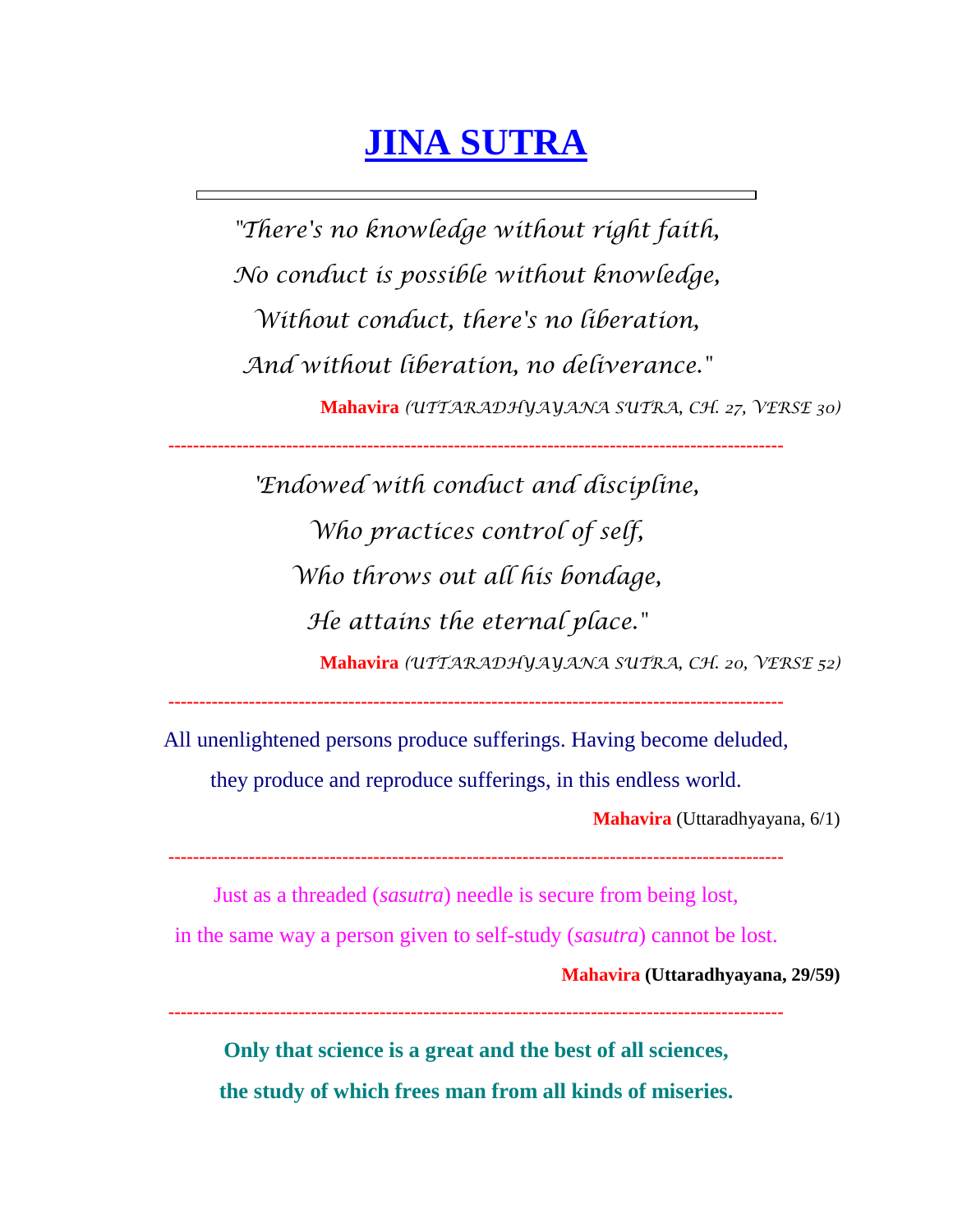**---------------------------------------------------------------------------------------------------**

**The nights that have departed will never return.** 

**They have been wasted by those given to** *adharma* **(unrighteousness).**

**Mahavira (Uttaradhyayana, 14/25)**

**---------------------------------------------------------------------------------------------------**

The nights that have departed will never return.

They are profitable for one who is given to *dharma* (righteousness).

**Mahavira (Uttaradhyayana, 14/25)**

**---------------------------------------------------------------------------------------------------**

Don't kill any living beings. Don't try to rule them.

**Mahavira (Acaranga, 4/23)**

**---------------------------------------------------------------------------------------------------**

The essence of all knowledge consists in not committing violence.

The doctrine of *ahimsa* is nothing but the observance of equality i.e.

the realization that just as I do not like misery, others also do not like it.

(Knowing this, one should not kill anybody).

**Mahavira (Sutrakrtanga, 1/1/4/10)**

**---------------------------------------------------------------------------------------------------**

Don't be proud if you gain. Nor be sorry if you lose.

**Mahavira (Acaranga, 2/4/114, 115)**

**---------------------------------------------------------------------------------------------------**

One who cultivates an attitude of equality towards all living beings,

mobile and stationary, can attain equanimity. Thus do the *kevalis* say.

**Mahavira (Anuyogadvar, 708, gatha 2)**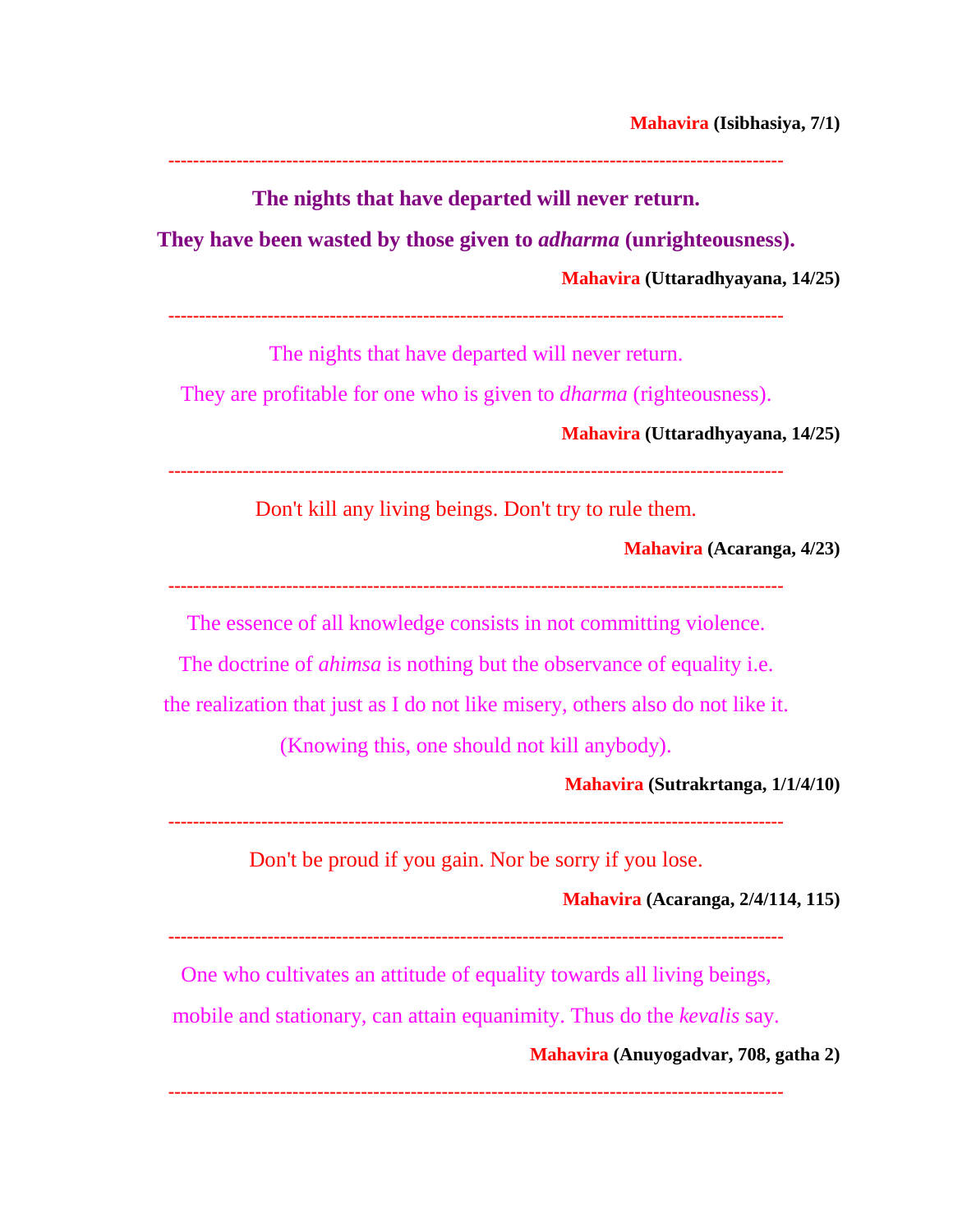Only the one who has transcended fear can experience equanimity.

**Mahavira (Sutrakrtanga 1/2/2/17)**

**--------------------------------------------------------------------------------------------------**

Just as I do not like misery, so do others. Knowing this, one neither kills,

nor gets killed. A *sramana* is so called becasue he behaves equanimously.

**Mahavira (Anuyogadvara, 708, gatha 3)**

```
---------------------------------------------------------------------------------------------------
```
O Self ! Practice Truth, and nothing but Truth.

**Mahavira (Acaranga, 3/3/66)**

**---------------------------------------------------------------------------------------------------**

Enlightened by the light of Truth, the wise transcends death.

**Mahavira (Acaranga, 3/3/66)**

**---------------------------------------------------------------------------------------------------**

One can bear all kinds of unbearable pain

caused by spikes in expectation of wealth etc.

But he alone who tolerates, without any motive of worldly gain,

harsh words spoken to him is venerable.

**Mahavira (Dasavaikalika, 9/3/6)**

**---------------------------------------------------------------------------------------------------**

One should not speak unless asked to do so.

He should not disturb others in conversation.

He should not back-bite and indulge in fraudulent untruth.

**Mahavira (Dasavaikalika, 8/46)**

**---------------------------------------------------------------------------------------------------**

**One should not utter displeasing words that arouse ill feelings in others.**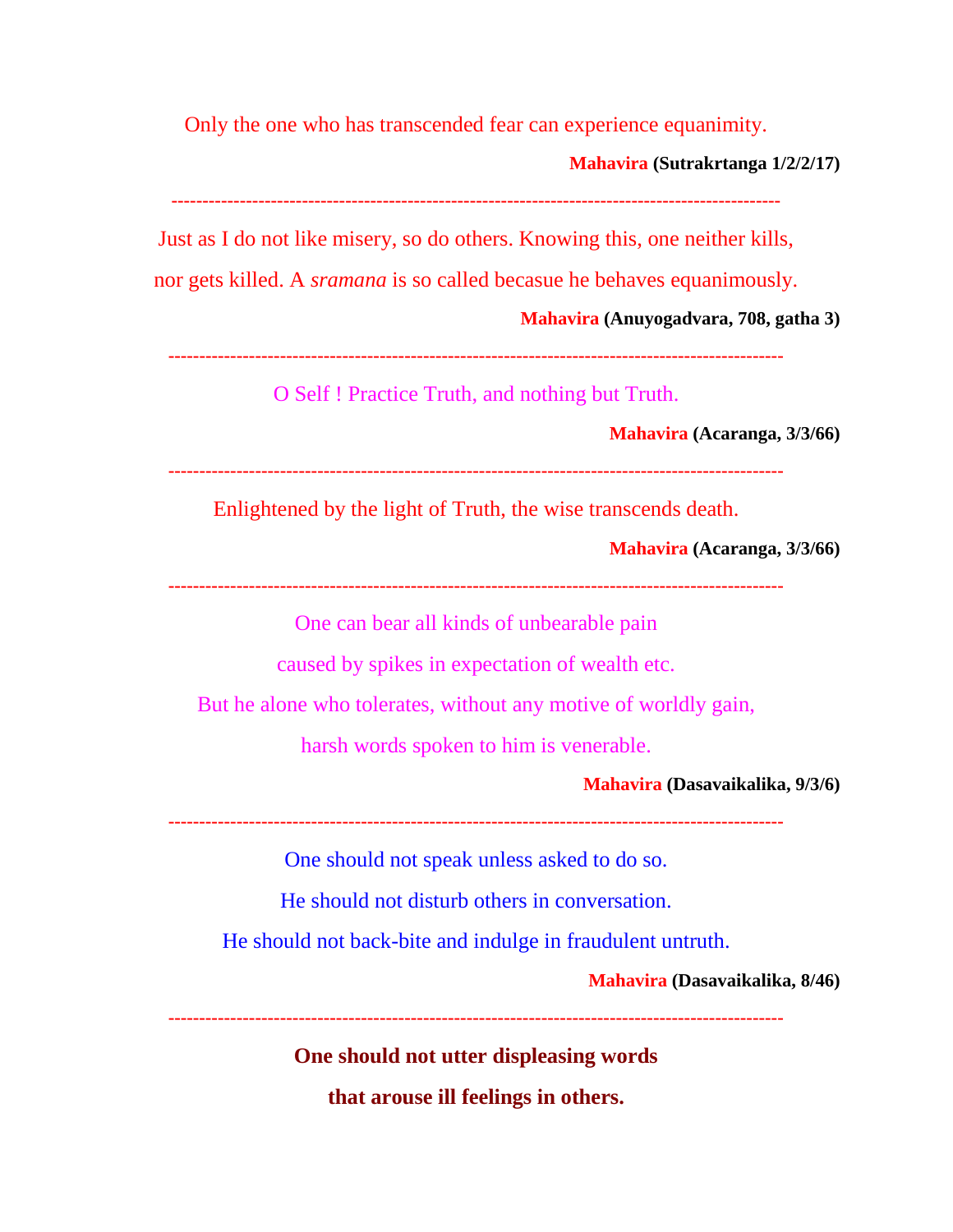## **One should not indulge in speech conducive to the evil.**

**Mahavira (Dasavaikalika , 8/47)**

**---------------------------------------------------------------------------------------------------**

The *bhik*su (ascetic) should not be angry with one who abuses him.

Otherwise he would be like the ignoramus.

He should not therefore lose his temper.

**Mahavira (Uttaradhyayana, 2/24)**

**---------------------------------------------------------------------------------------------------**

**If somebody were to beat a disciplined and restrained ascetic,** 

**the latter should not think of avenging himself considering** 

**the soul to be imperishable.**

**Mahavira (Uttaradhyayana, 2/27)**

**---------------------------------------------------------------------------------------------------**

Knowing that pleasing sound, beauty, fragrance,

pleasant taste and soothing touch are transitory transformations of matter,

the celibate should not be enamoured of them.

**Mahavira (Dasavaikalika, 8/58)**

**---------------------------------------------------------------------------------------------------**

The more you get, the more you want.

The greed increases with the gain.

What could be accomplished by two *masas* (grams) of gold

could not be done by ten millions.

**Mahavira (Uttaradhyayana, 8/17)**

**---------------------------------------------------------------------------------------------------**

Knowing that the earth with its crops of rice and barley, with its gold and cattle, and all this put together will not satisfy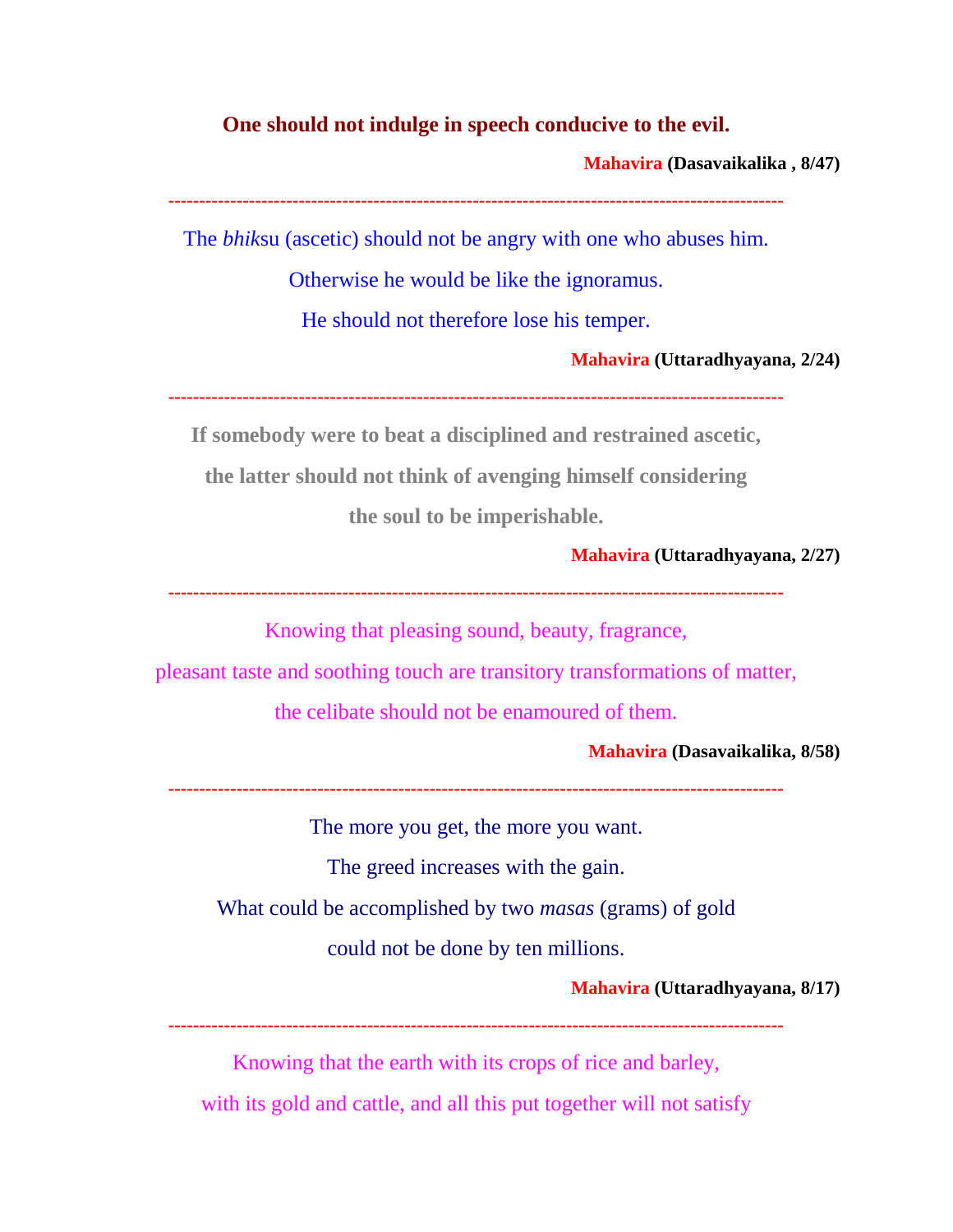one single man, one should practice penance.

**Mahavira (Uttardhyayana, 9/49)**

**---------------------------------------------------------------------------------------------------**

One who, being swayed by wishful thinking,

becomes a victim of passions at every step,

and does not ward off the desires, cannot practice asceticism.

**Mahavira (Dasavaikalika, 2/1)**

**---------------------------------------------------------------------------------------------------**

Keep yourself always awake.

One who keeps awake increases his wisdom.

He who falls asleep in wretched. Blessed is he who keeps awake.

**Mahavira (Brhatkalpa-bhasya, 3387)**

**---------------------------------------------------------------------------------------------------**

Do not be in dread of the dreadful, the illness,

the disease, the old age, and even the death or any other object of fear.

**Mahavira (Prasnavyakarana, 7/20)**

**---------------------------------------------------------------------------------------------------**

The non-vigilant has fear from all directions.

The vigilant has none from any.

**Mahavira (Acaranga, 3/75)**

**---------------------------------------------------------------------------------------------------**

**One who entertains fear finds himself lonely (and helpless).**

**Mahavira (Prasnavyakarana, 7/20)**

**---------------------------------------------------------------------------------------------------**

The valiant does not tolerate indulgence, nor does he tolerate abhorrence.

As he is pleased with his own self, he is not attached to anything.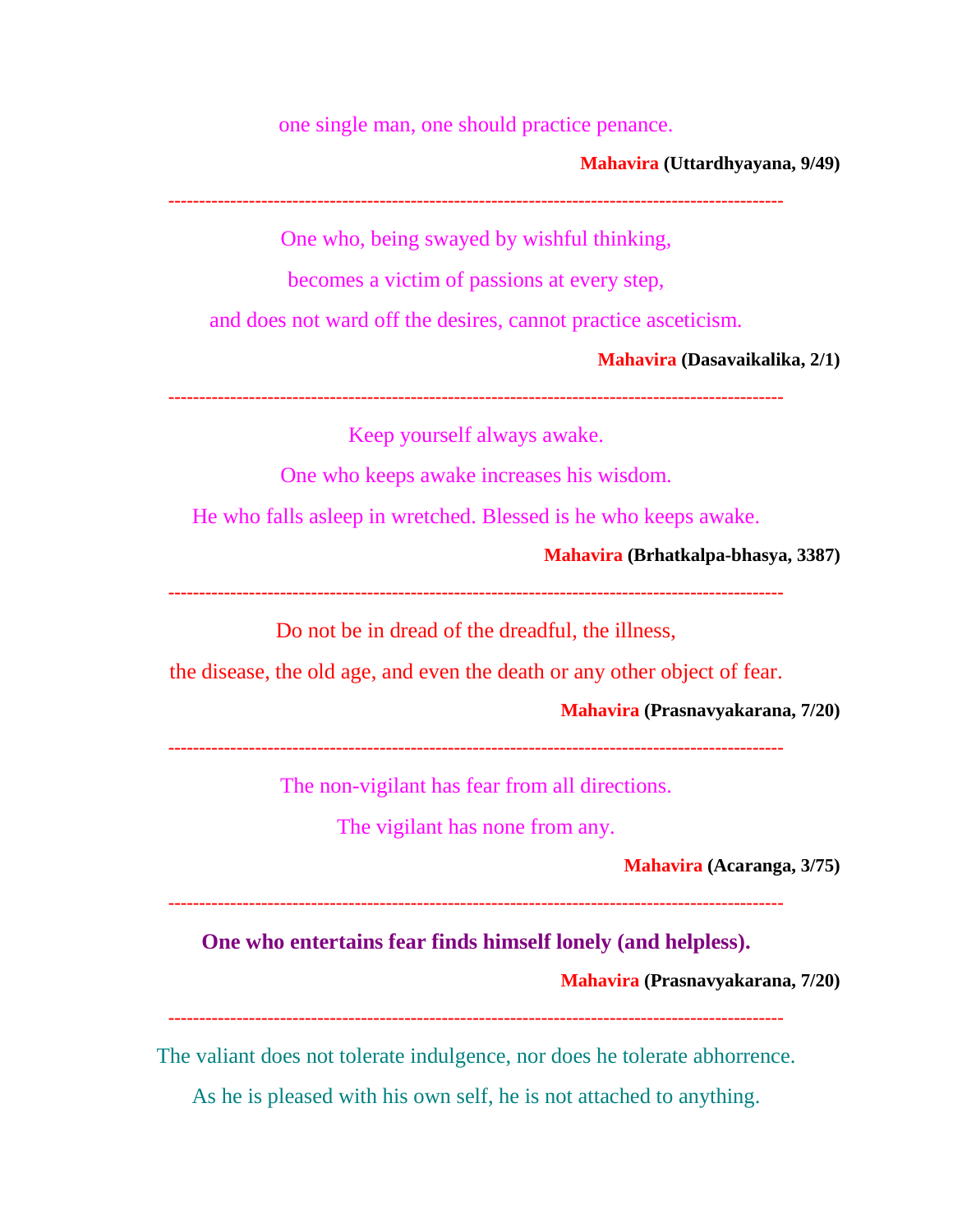**---------------------------------------------------------------------------------------------------** As a tortoise withdraws his limbs within his own body,

even so does the valiant withdraw his mind within himself from all sins.

He also withdraws his hands, legs, mind, sense-organs, sinful moods,

evil words, pride, and deceitfulness. This indeed is the valor of the valiant.

**Mahavira (Sutrakrtanga, 1/8/16-18)**

**---------------------------------------------------------------------------------------------------**

Only that man can take a right decision,

whose soul is not tormented by the afflictions of attachment and aversion.

**Mahavira (Isibhasiyam, 44/1)**

**---------------------------------------------------------------------------------------------------**

One who knows the spiritual (self) knows the external (world) too.

He who knows the external world, knows the self also.

**Mahavira (Acaranga, 1/7/147)**

**---------------------------------------------------------------------------------------------------**

As the fire quickly consumes dry wood, even so an adept whose soul is equipoised and unattached

causes the accumulated karma structure to disintegrate

**Mahavira (Acaranga, 4/3/33)**

**---------------------------------------------------------------------------------------------------**

Those who hanker after pleasure,

those who are attached to or seized by passions and are obstinate like miser,

cannot know the nature of *samadhi* (self-concentration).

**Mahavira (Sutrakrtanga, 1/2/58)**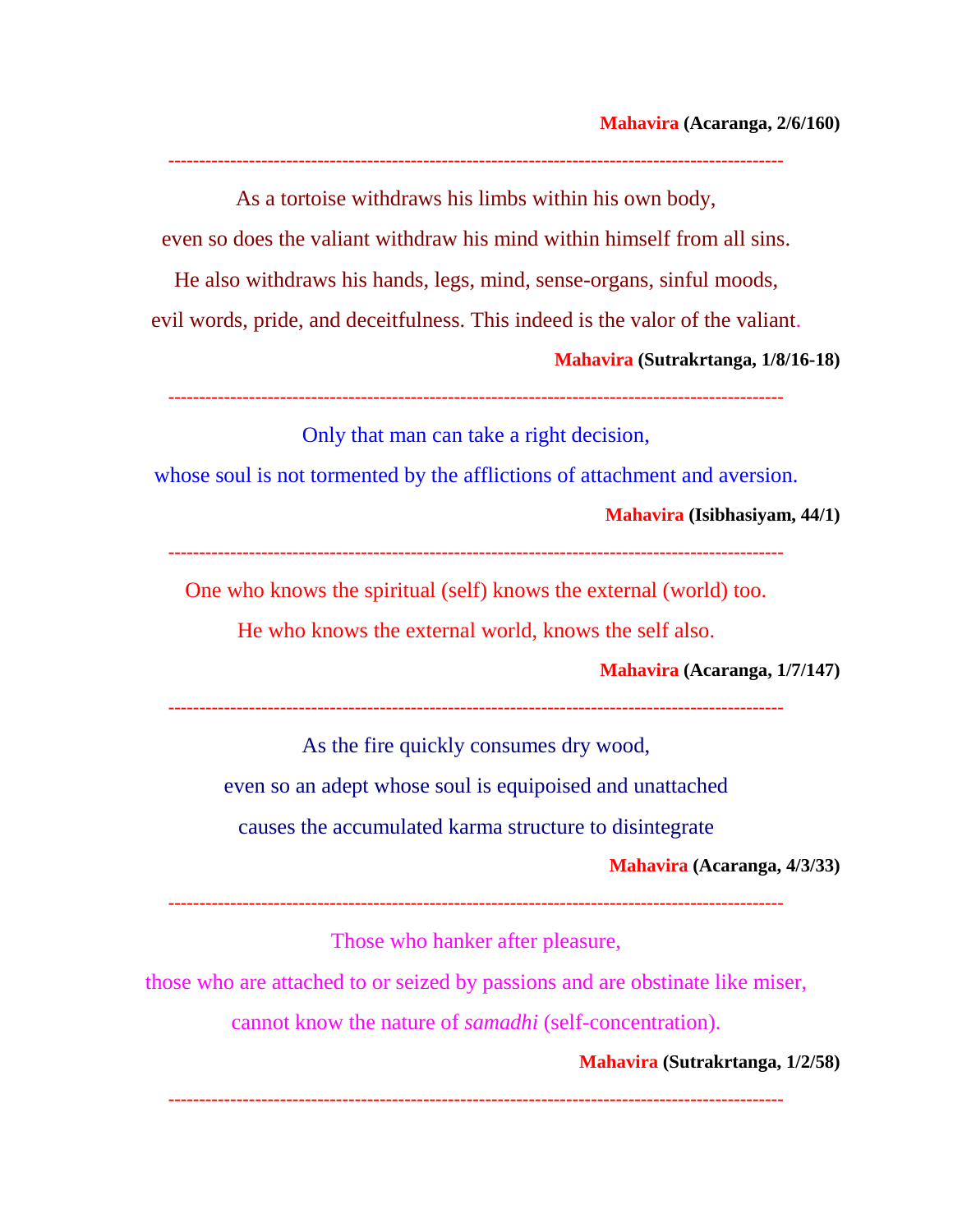The monk who is absorbed in meditation achieves victory

over attachment and aversion, and the senses.

His fear vanishes and his passions are shattered.

Finally, he extirpates his indulgences, abhorrence and delusion.

**Mahavira**

**---------------------------------------------------------------------------------------------------**

*"The Arhats of the past, those of the present and the future narrate thus,*

*discourse thus, proclaim thus, and affirm thus: One should not injure,* 

*subjugate, enslave, torture or kill any animal, living being,* 

*organism or sentient being. This doctrine of Non-Violence (Ahimsa Dharma)* 

*is immaculate, immutable and eternal."* 

**Mahavira** *(ACHARANGA SUTRA, CH. 4)*

**---------------------------------------------------------------------------------------------------**

*"Above, below and in front, people indulge in violent activities* 

*against living beings individually and collectively in many ways;* 

*discerning this, a wise man neither himself inflicts violence on these bodies,* 

*nor induces others to do so, nor approved of their doing so. "* 

**Mahavira** *(ACHARANGA SUTRA, CH. 1)*

**---------------------------------------------------------------------------------------------------**

*"The Arhats have propounded the doctrine of Non-Violence, one and all, equally for those who are desirous to practice it*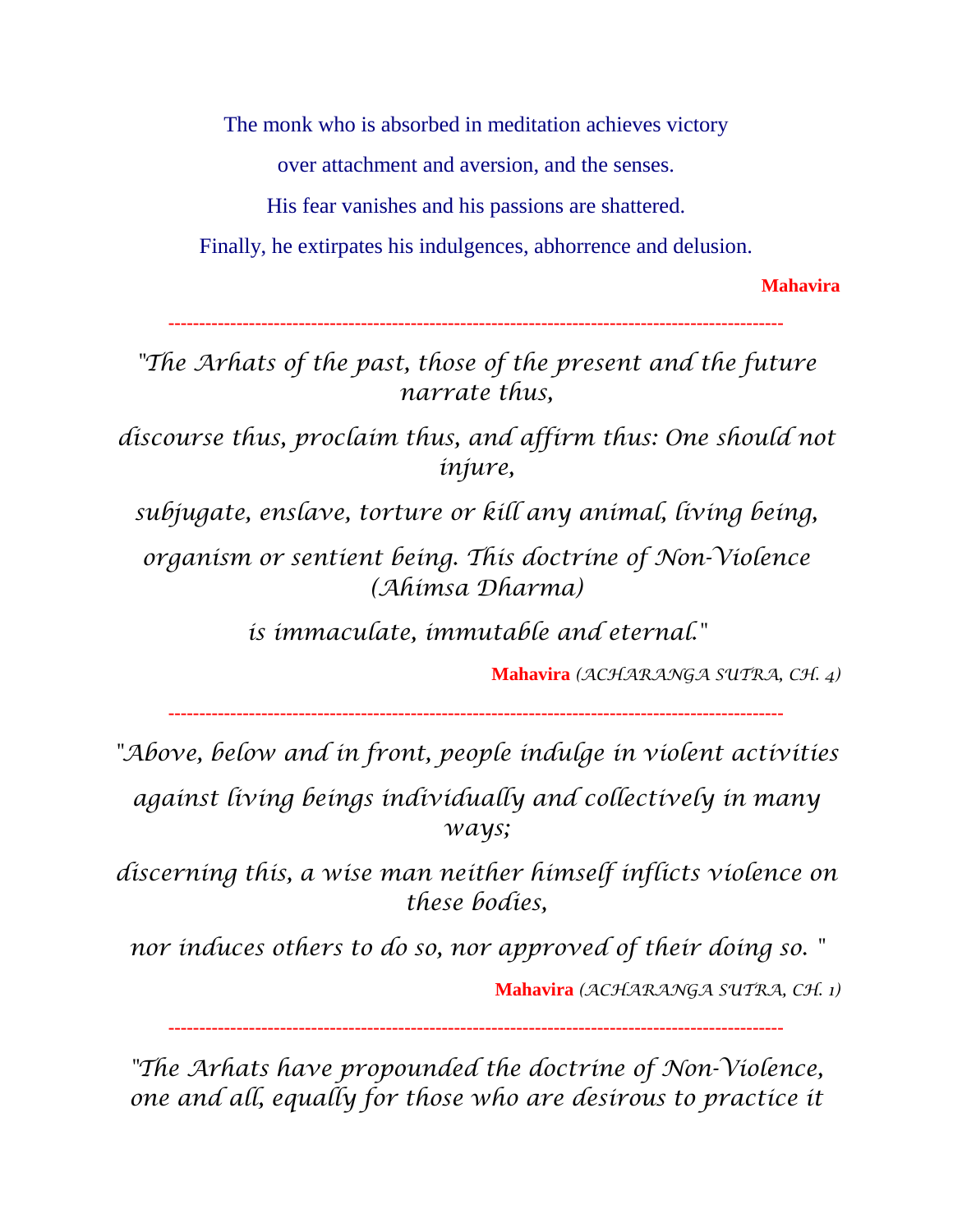*and those who are not, those who have abandoned violence and those who have not, those who are deeply engrossed in worldly ties and those who are not. This doctrine of Ahimsa is Truth. It is rightly enunciated here in the teachings of the Arhats. Comprehending the true spirit of the doctrine, one should practice it till one's last breath."* 

**Mahavira** *(ACHARANGA SUTRA, CH. 4)*

**---------------------------------------------------------------------------------------------------**

Let the whole world he illumined with the divine light of the soul,

And the thirst of all be quenched with the nectar of joy.

**---------------------------------------------------------------------------------------------------**

Victory to you oh, omniscient being, you are eternal and all consciousness.

You are indivisible and a mass of bliss, a strong fire to destroy delusions.

**---------------------------------------------------------------------------------------------------**

Burning all attachments and unnatural inclinations,

you have become passionless.

You are without any conflict, have no foundation,

devoid of attachments and formless.

**---------------------------------------------------------------------------------------------------**

Always enjoying the everlasting bliss, you are happy in your own existence.

You are the garland of the heart of lady of liberation, always attuned to thyself.

**---------------------------------------------------------------------------------------------------**

Oh Lord, this ocean of the world is very deep and

we are flowing in it without any support.

I have never known my own being and the fundamentals leading to liberation.

**---------------------------------------------------------------------------------------------------**

I always thought of them as very different from what they are,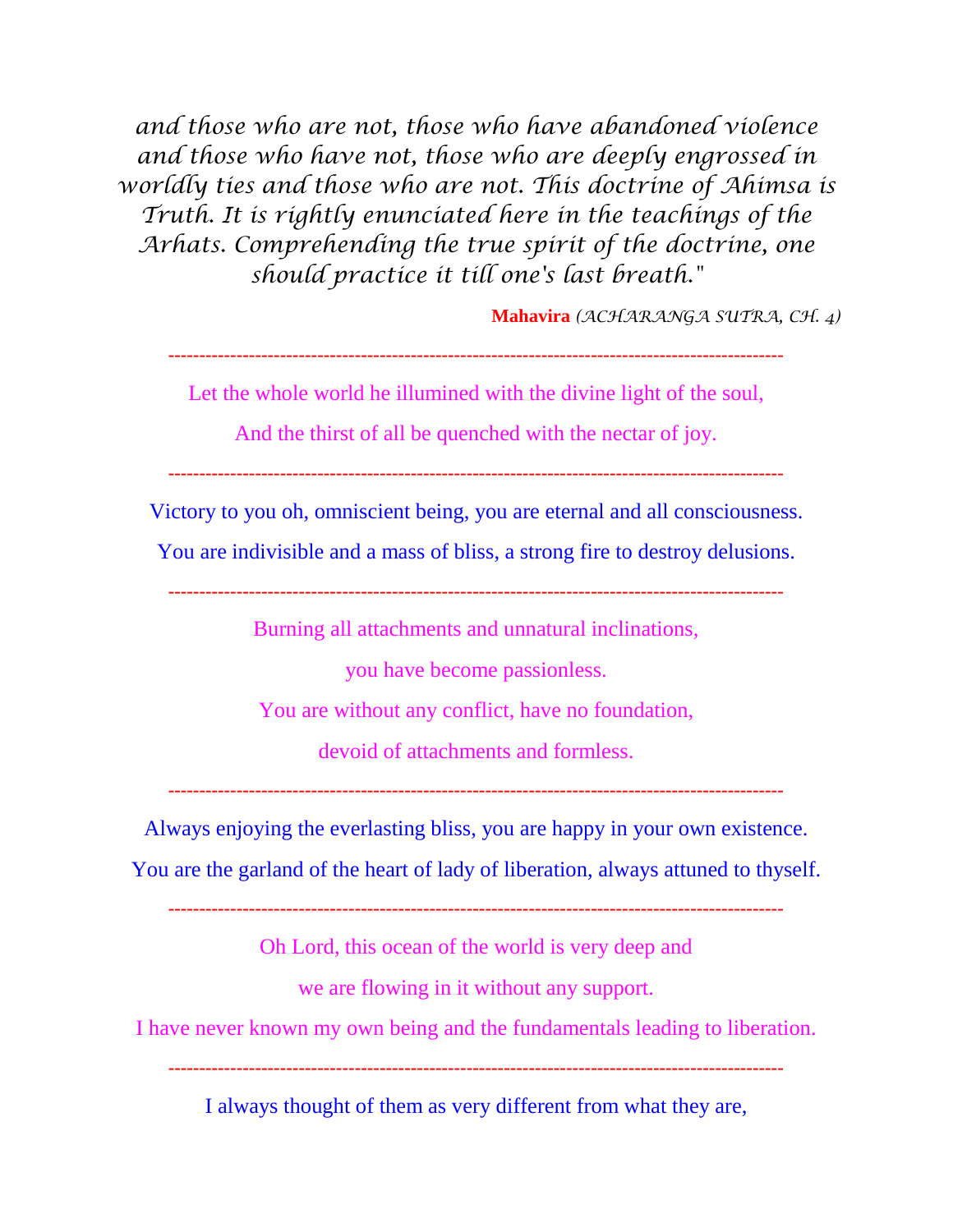Regarding soul as physical form considering both one and the same.

**---------------------------------------------------------------------------------------------------**

I indulged in merits and demerits, which are a mine of miseries,

And regarded demerits as undesirables and merits as desirables.

**---------------------------------------------------------------------------------------------------**

Blissful spiritual activities were regarded by me as painful. I only craved for sensual pleasures and regarded them as conducive to happiness.

**---------------------------------------------------------------------------------------------------**

I never liked abstinence; how could the fire of sensual joys be extinguished ? Worldly pleasures are all disturbing and in reality lead to great unhappiness. **---------------------------------------------------------------------------------------------------**

I craved for these day and night, how could worldly bondage be removed ? I thought that non-self entities of this existence cause grief and joy in life.

**---------------------------------------------------------------------------------------------------**

I offered charity, but with pride, never cared for its consequences.

I worshipped you for worldly gains,

how could this mundane existence be annihilated ?

**---------------------------------------------------------------------------------------------------**

I have known your noble attributes today and consider myself to be fortunate. Discrimination, with which I have known your divine being, has risen in me.

**---------------------------------------------------------------------------------------------------**

You never do or undo things, you only know them, as they are. You don't give anything to your devotees, only make them like your self.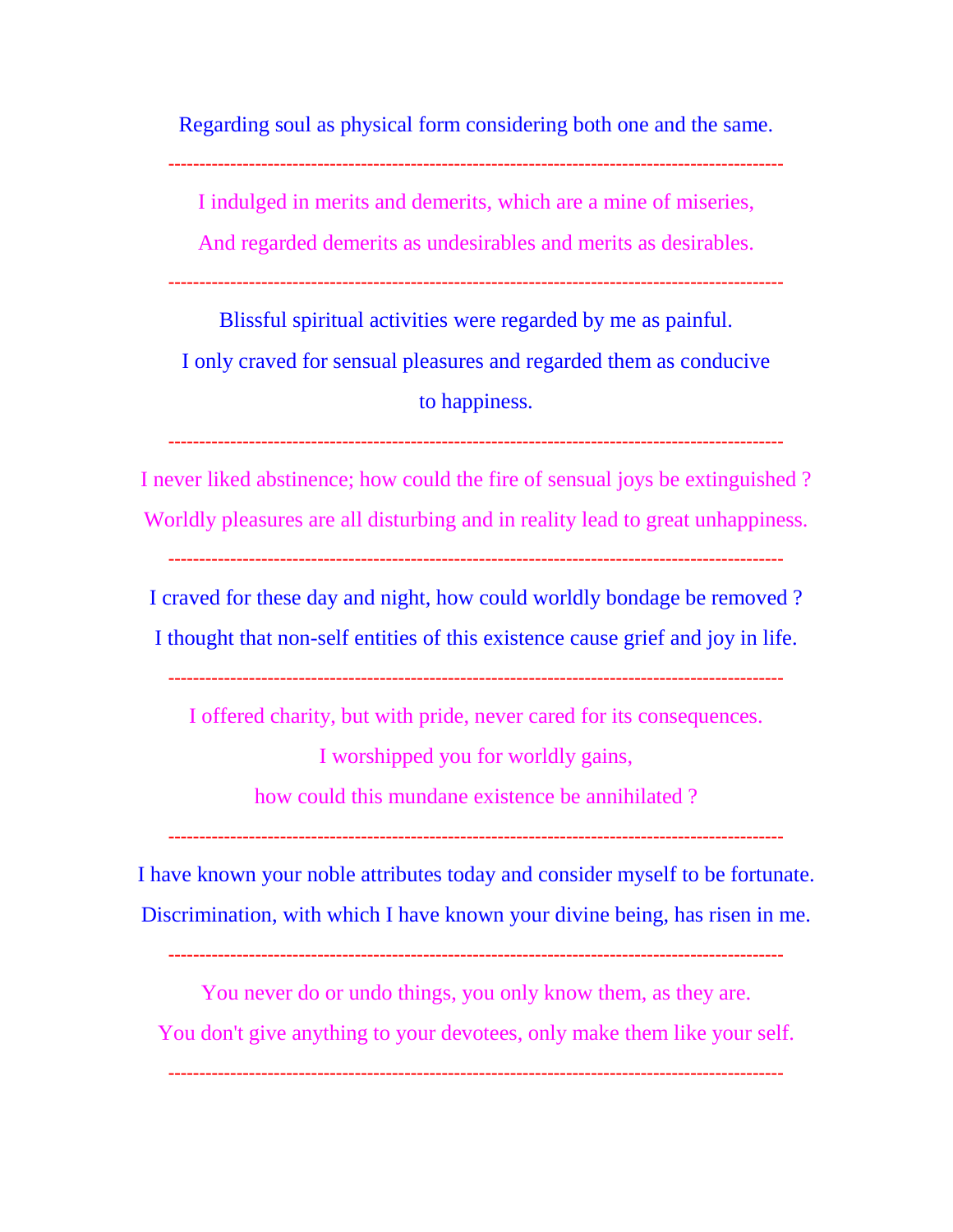I heard of this glory of yours, that whoever knows you,

Attains complete omniscience and becomes perfect and supreme.

**---------------------------------------------------------------------------------------------------**

All others are full of' troubles, only our own abode is full of joy.

I only have one desire, Oh Jinendra, I should realise my own self.

**---------------------------------------------------------------------------------------------------**

I do not desire anything other than my own self.

Let me remain stationed in my inner being, discarding all else.

**---------------------------------------------------------------------------------------------------**

The whole process of evolution, for the spirit,

is an awakening to the truths,

and the means of implementation of those truths,

that are eternally present in itself. What was implicit has to become explicit.

**---------------------------------------------------------------------------------------------------**

What man really seeks is not perfection which is in the future,

but fulfillment which is ever in the present.

**---------------------------------------------------------------------------------------------------**

To know the not-Self in one's nature

is the pathway to knowledge of the Self.

**---------------------------------------------------------------------------------------------------**

One must seek in the depths of one's consciousness

the vitalizing centre of one's being,

the fundamental origin of all one's developments.

**---------------------------------------------------------------------------------------------------**

When you discover for yourself, however dimly,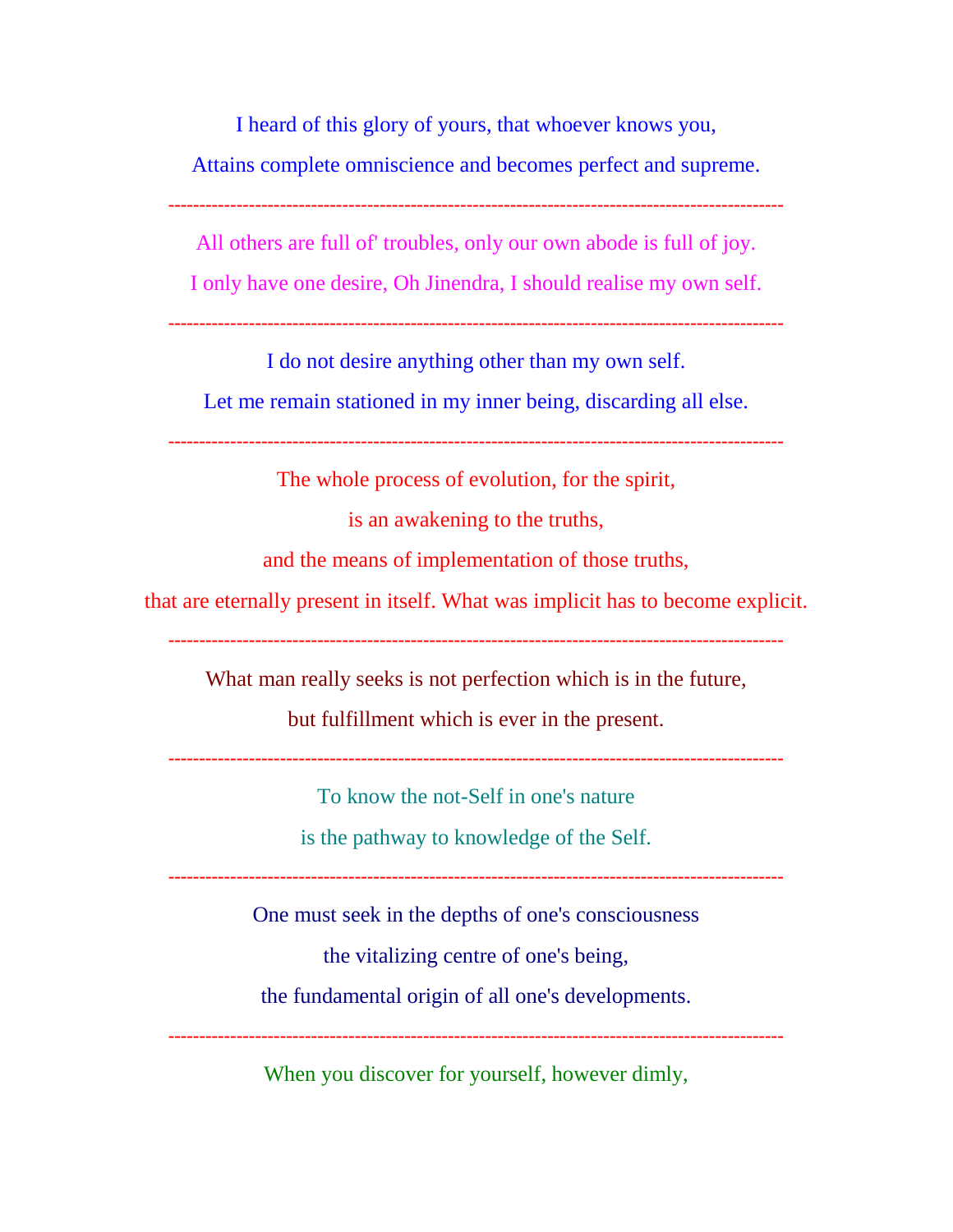that you are rooted in something that is infinitely vast and potential,

you have found the soil wherein you grow unconsciously into a most wonderful tree, the tree of life blended with knowledge.

**---------------------------------------------------------------------------------------------------**

Progress from the standpoint of the Spirit is from peak to peak,

one form of perfect synthesis to another,

from a completeness to another yet more beautiful completeness.

**---------------------------------------------------------------------------------------------------**

Long not for anything which will give a greater conceit of self, but for a truer realization of that selfless Self which is the centre and origin of every being.

**---------------------------------------------------------------------------------------------------**

If you dig into yourself, you will discover how much of yourself is an amalgam of egoism and conventionality.

**---------------------------------------------------------------------------------------------------**

Man has to discover for himself that what he thinks as being himself, what he calls "myself", is an illusion, a maya, which is but a cloak of many colours like those that appear on a bubble in the sunlight.

**---------------------------------------------------------------------------------------------------**

He who becomes the master of himself can become master over all that is related to himself. Self-mastery implies self-knowledge and that self-sufficiency which is only in love.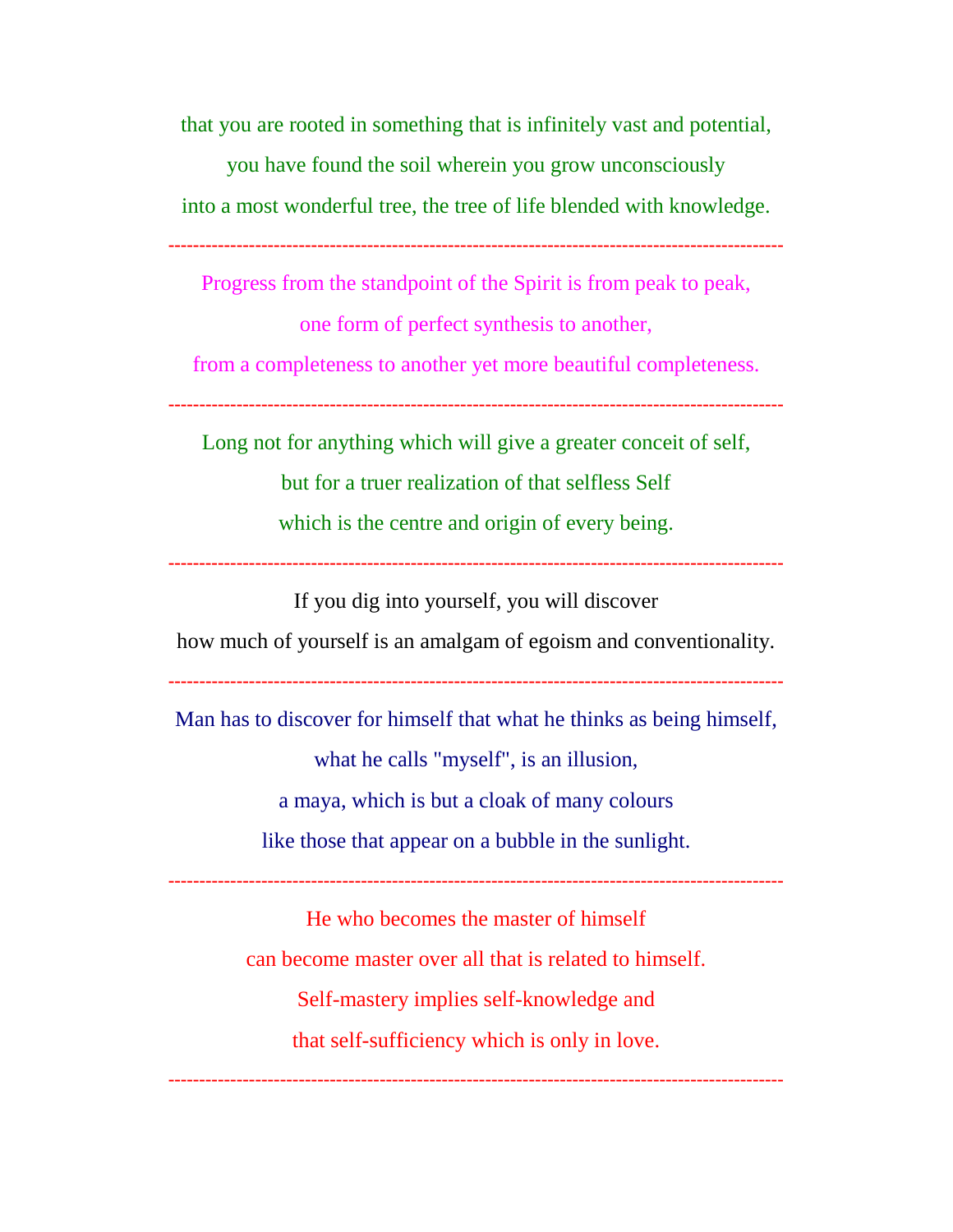Our wishes are often the progeny of our weaknesses; our fancies the creation of our wishes; and those fancies, when they become adjusted to the frame of our minds, are all too apt to be mistaken for facts.

**---------------------------------------------------------------------------------------------------**

Remember that the whole sense of one's importance is merely an evaluation of self by self.

**---------------------------------------------------------------------------------------------------**

It is only when man realizes that there is in himself no centre around which he can build permanently, that he will begin to seek and can find that true centre, which is everywhere and nowhere.

**---------------------------------------------------------------------------------------------------**

Beware the worm of self-conceit that feeds on the faults of others; destroy the sense of self-importance which eats like a canker the bud of one's pure aspirations.

**---------------------------------------------------------------------------------------------------**

Man is more than his environment. It is from the innate quality of the Spirit in him, his inner storehouse, that he draws those ideas, his intuitions, which unify his perceptions of the external world instantaneously with a value which is qualitative and not quantitative, and which he embodies in the works of his culture - those achievements which belong not only to one particular time but to all times, and mark the path of his upward progress.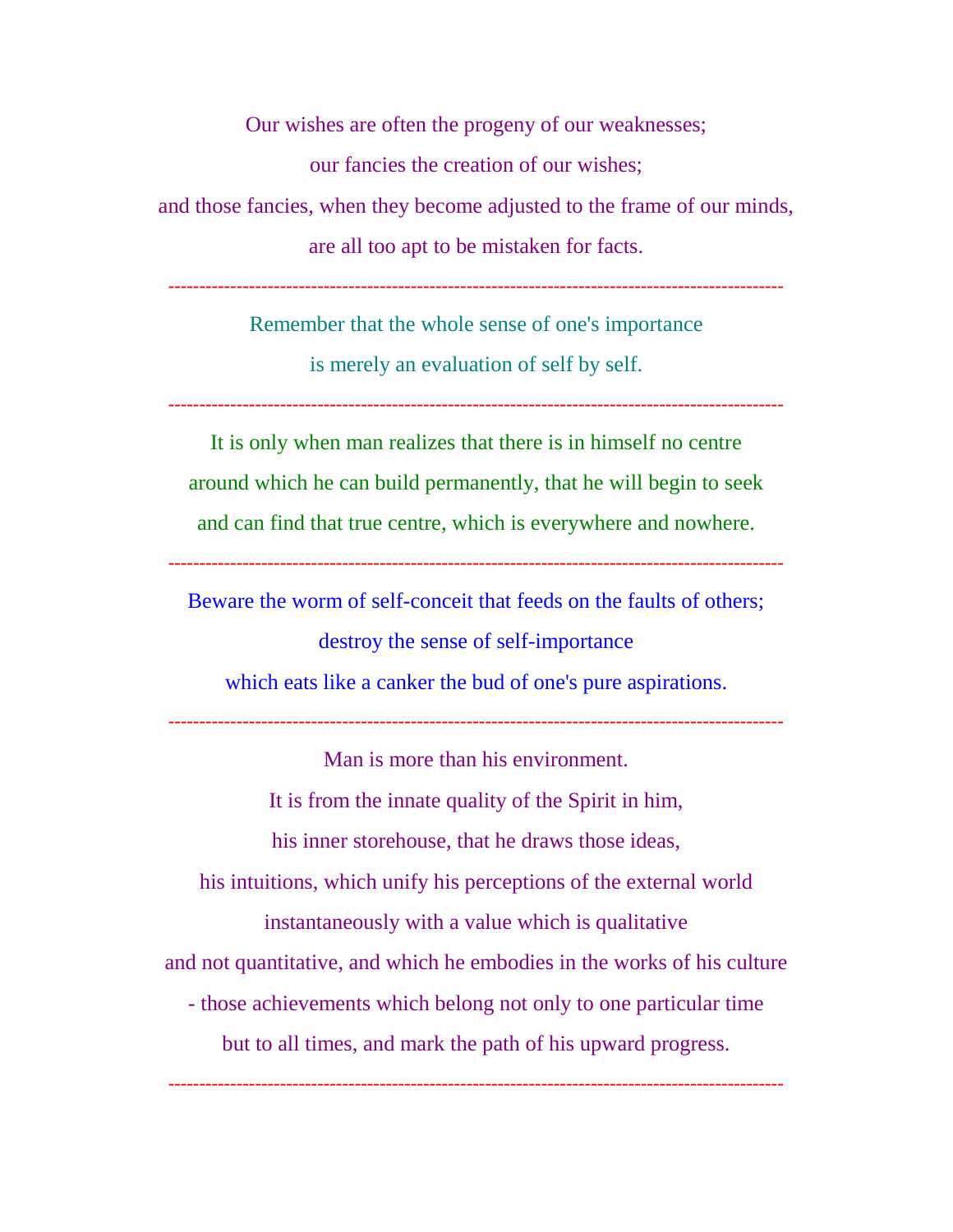Each must discover the heavenliness, the expanding universe of his own being. **---------------------------------------------------------------------------------------------------** Before we can transcend limitations, whether in our own nature or in the circumstances around us. we must try to understand what it is that they are meant to teach. **---------------------------------------------------------------------------------------------------** Each must discover his own way in life, and that way lies in his heart. Let him delve into the depths of his being; his true centre is not far from there. **---------------------------------------------------------------------------------------------------**

Know for yourself the way along which you should go

- do not depend upon others.

**---------------------------------------------------------------------------------------------------**

It is I alone who frame on those other lips the words that may hurt me.

**---------------------------------------------------------------------------------------------------**

Our growth consists not merely in an increase of ideas,

but also in capacity to feel in a million and one ways.

**---------------------------------------------------------------------------------------------------**

The dark night must descend before a new dawn.

Should not, then, one's whole nature return to a primeval virginity

it can put forth the rarest new flower?

**---------------------------------------------------------------------------------------------------**

Progress, whether for individuals, groups or the whole of humanity,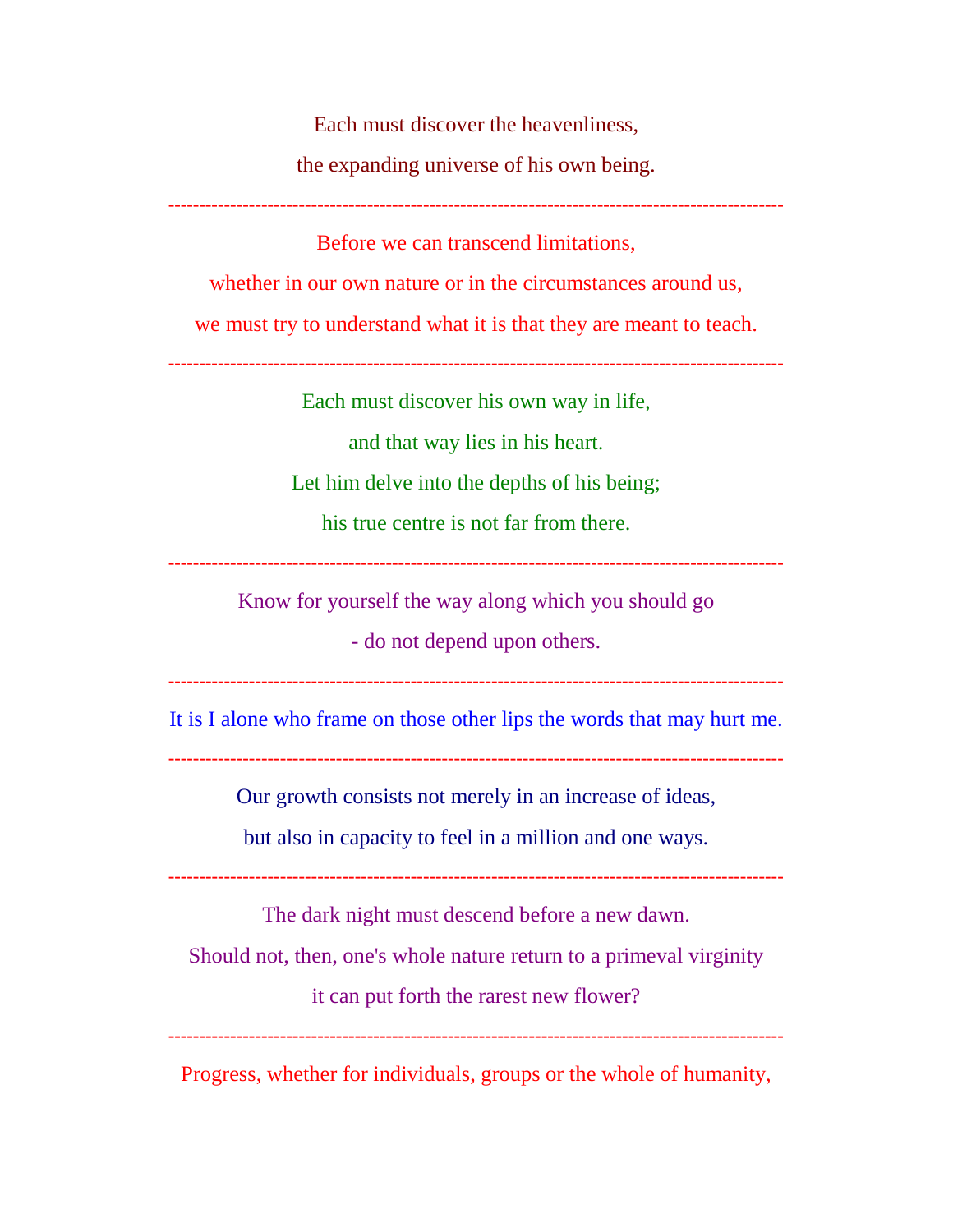is by decisive choices made from time to time, forced by the development of a situation which, as it mounts up, calls for its own resolution. Life in matter is a series of crises and resolutions.

**---------------------------------------------------------------------------------------------------**

No one can gain a true knowledge of himself without facing adversity and overcoming difficulties.

But in developing the dynamism to overcome,

there must be naught of the spirit of aggression or aggrandisement.

**---------------------------------------------------------------------------------------------------**

The moment we are aware of a hindrance in our nature

to that fulfillment which all Life unconsciously seeks,

aware of it as a fetter upon ourselves,

that moment we are on the way to its abolition.

**---------------------------------------------------------------------------------------------------**

The joy and the pain, the reaching up and falling back

- all are gathered up finally into the experience of a realization

from which nothing thereafter can shake us.

**---------------------------------------------------------------------------------------------------**

It is the direction of our progress that matters

- not where we stand at present.

**---------------------------------------------------------------------------------------------------**

Man, in his own true nature, is eternally free and blissful; he needs but to realize this truth and know himself, by withdrawing from everything other than his Self.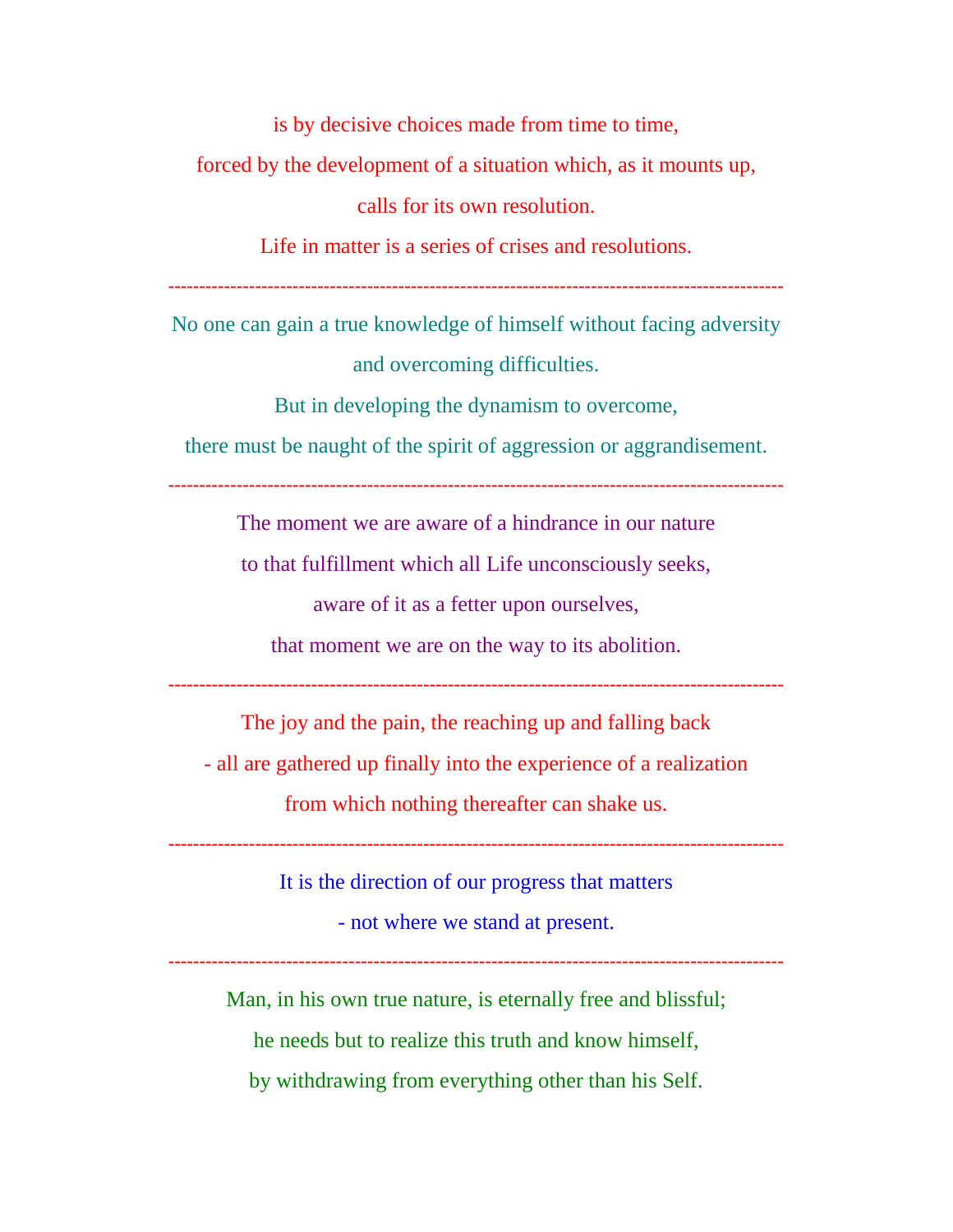This alone constitutes his true liberation.

**---------------------------------------------------------------------------------------------------**

I am no more - and no less - than a law of Life's expression.

**---------------------------------------------------------------------------------------------------**

Each of us contains within himself the formula of his creation,

his uniqueness, according to which is his expansion in time,

the curve of his progress.

**---------------------------------------------------------------------------------------------------**

I struggle with myself; I cannot escape from myself;

let me re-shape myself in terms of that which is Universal.

**---------------------------------------------------------------------------------------------------**

When once the Will is awakened, it can never again be put to sleep.

When once the connection is formed

between the apex of a man's true nature and its foundation

in the realm of matter, that connection cannot,

ordinarily, cease to exist.

It is by the power of the Atman, the Godhead within,

that he achieves what would otherwise be a seeming miracle.

**---------------------------------------------------------------------------------------------------**

It is difficult for us to know the nature of free Will, because in its absoluteness it resides only in that transcendent abstraction, which is the centre and origin of everything.

In the Spiritual Will there is no coercion of an unwilling self,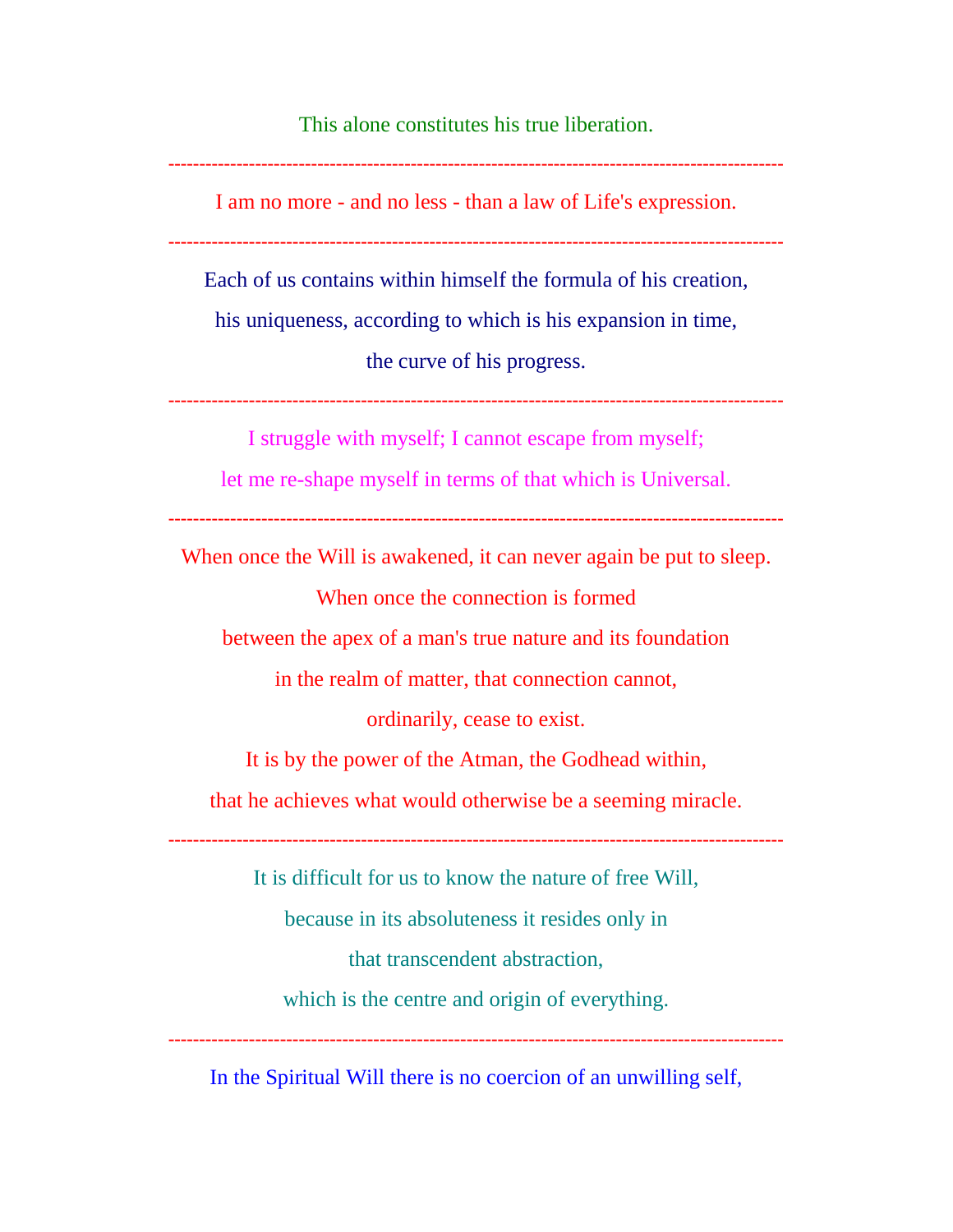for the Will is one and moves as a whole.

What is Truth?

**---------------------------------------------------------------------------------------------------**

It is an object of knowledge; an object of love and of the knowledge which is at the fountainhead of love? Or does it consist, even more than these, in a universal self-identification, giving rise to the incorporation of the essence of every other being in oneself, and the living of a life that is at each point a perfect consummation of oneself? In this last view, Truth is a becoming but with a quality of finality, a progressive attainment yet a realization. Truth is Life in its highest, most evolved state, the fullest revelation of its essence. **---------------------------------------------------------------------------------------------------** Before we can receive in our hearts the Truth which springs from the deepest part of ourselves, we have to be prepared by a cleansing,

a baptism, not merely with water but also with fire.

**---------------------------------------------------------------------------------------------------**

Every fleeting thought, every passing fancy can make or mar the picture which should be the perfect representation of the Truth of oneself. **---------------------------------------------------------------------------------------------------**

Will is that link which connects no dimension with all dimensions; it is determined by no end from without, but follows an end from within.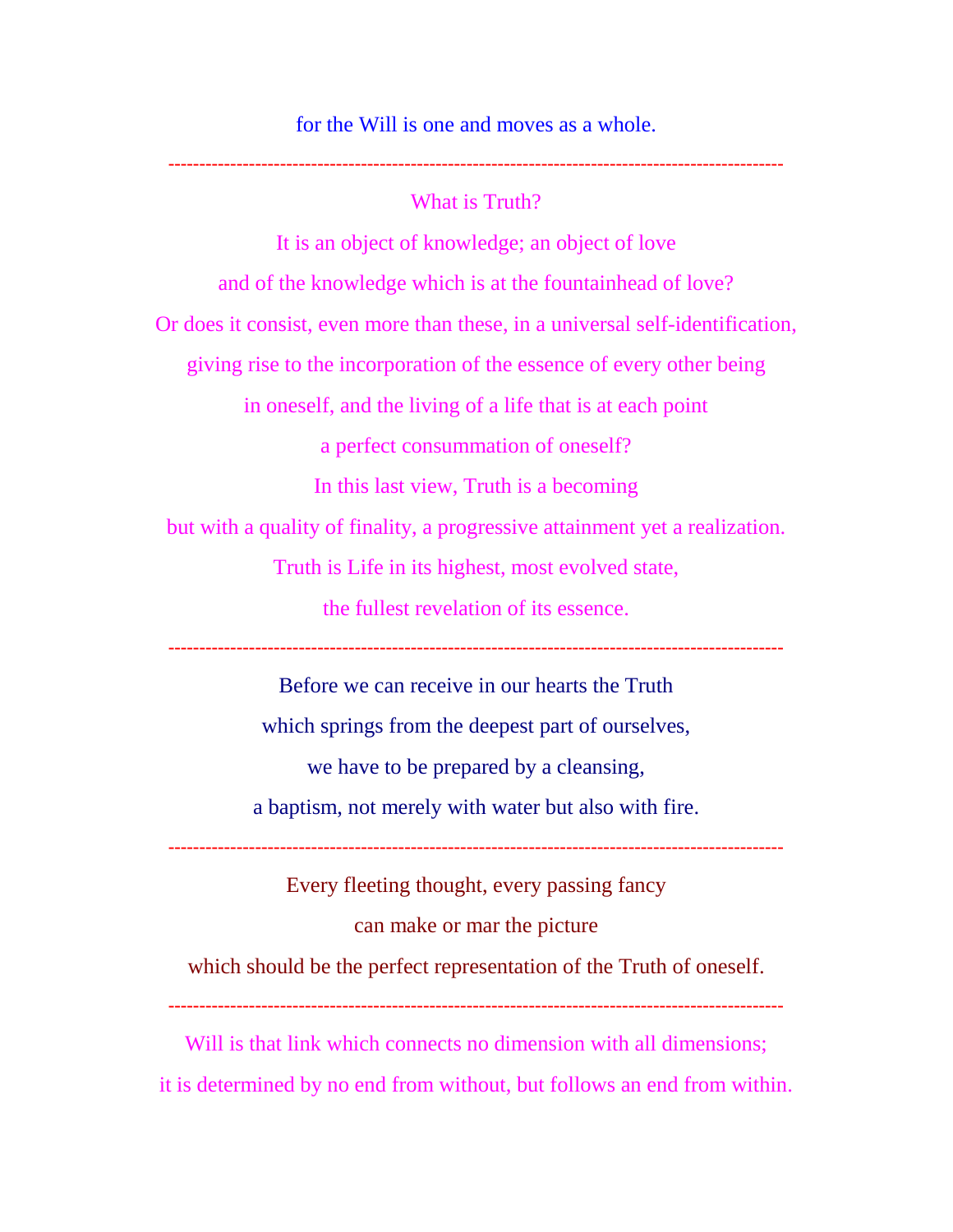What we can call luck is still a large element in our lives. A day must come when the determination of our will shall wholly prevail.

**---------------------------------------------------------------------------------------------------**

**---------------------------------------------------------------------------------------------------**

True self-determination takes its rise from a dimensionless point. It is not to be confused with any personal re-action. To arise and take place, it needs a heart and mind emptied of all predilections and prejudices.

**---------------------------------------------------------------------------------------------------**

What keeps us playing our parts and going round and round the three lower worlds is not a Divine dictate, but ourselves, our own will-to-live, which comes from within ourselves.

**---------------------------------------------------------------------------------------------------**

What is termed the will of the Spirit is a force

which carries the Truth which is within,

through an appropriate movement, into its proper form.

**---------------------------------------------------------------------------------------------------**

Will is self-motion from a state of self-transcendence

to a state of self-eminence.

**---------------------------------------------------------------------------------------------------**

Desire is but Will inverted.

It is a pull of matter, instead of the free movement of the Spirit.

**---------------------------------------------------------------------------------------------------**

**Action and understanding are unified in the Will. An act of Will that does not carry within itself understanding**